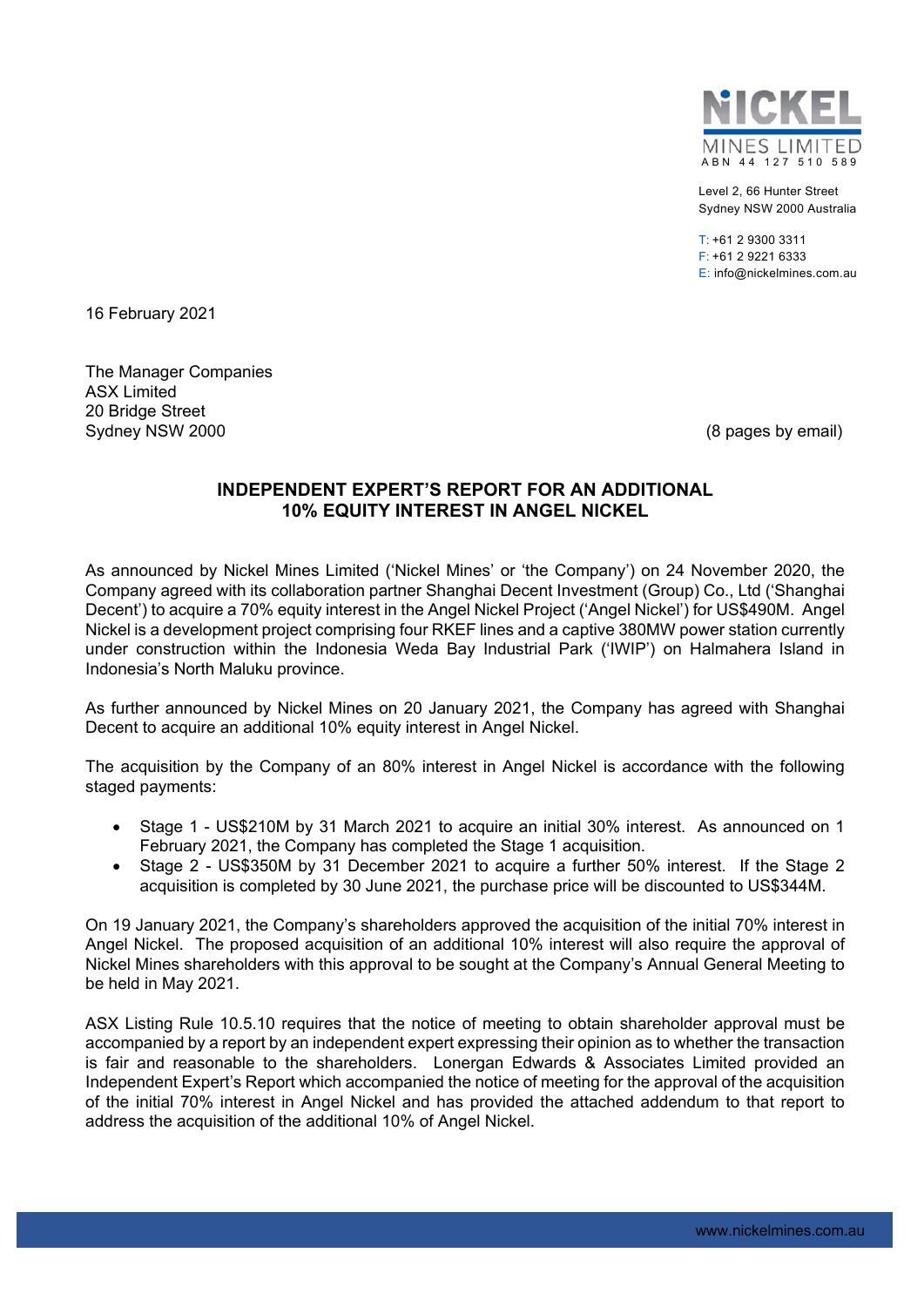In summary, the addendum to the Independent Expert's Report prepared by Lonergan Edwards & Associates Limited opines:

- 1. The Transaction is fair and reasonable to the Company's shareholders.
- 2. Excluding the discount for potential early payment, the US\$70M purchase price for the additional 10% interest is comparable on a pro rata basis to the original transaction with the corresponding value of the additional 10% interest proposed to be acquired by Nickel Mines ranging from US\$140M to US\$150M.
- 3. The acquisition of an additional 10% interest in the Angel Nickel Project is fair as the consideration payable of US\$70M is less than the NPV of the Company's additional 10% pro rata share of the estimated future free cash flows from the Angel Nickel Project based on nameplate steady state rates of production, and a reasonable assessment of future nickel prices and operating costs.

The acquisition of an additional 10% interest in Angel Nickel increases Nickel Mines' total attributable nickel metal nameplate production capacity (inclusive of the Hengjaya Nickel and Ranger Nickel nameplate capacities) to 52,800 tonnes of nickel production per annum.

Nickel metal production for the Hengjaya Nickel and Ranger Nickel Projects was 43.5% above nameplate capacity for the 12 months to 30 September 2020. This outperformance increased to 53.7% above nameplate capacity, in the three months to 31 December 2020.

#### **For further information please contact**

Richard Edwards Company Secretary redwards@nickelmines.com.au +61 2 9300 3311

pjn10696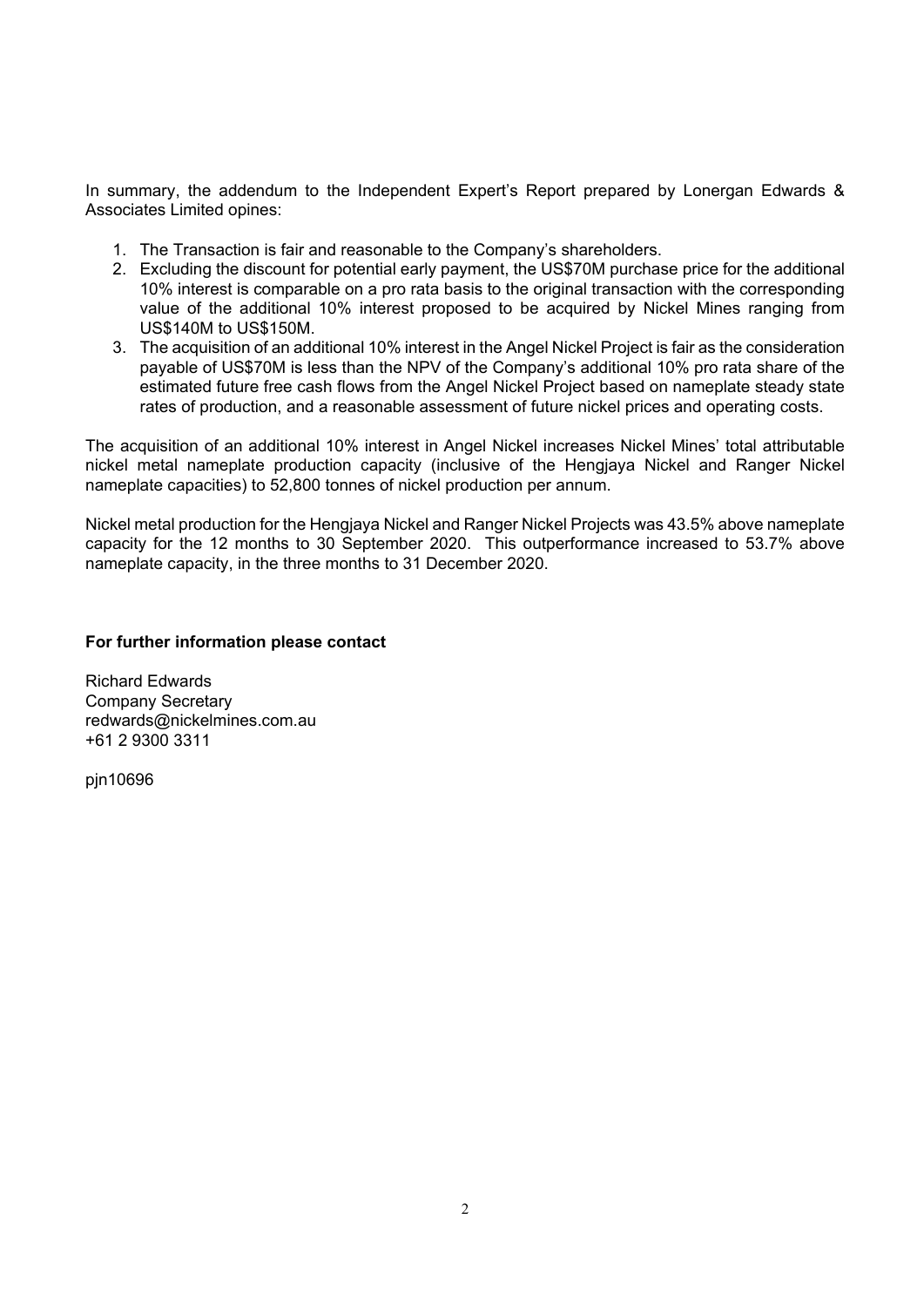

ABN 53 095 445 560 AFS Licence No 246532 Level 7, 64 Castlereagh Street Sydney NSW 2000 Australia GPO Box 1640, Sydney NSW 2001

Telephone: [61 2] 8235 7500 www.lonerganedwards.com.au

The Independent Directors Nickel Mines Limited Level 2 66 Hunter Street Sydney NSW 2000

15 February 2021

### **Subject: Acquisition from substantial shareholder Agreement to acquire a further 10% of Angel Nickel Project Addendum to the Independent Expert Report dated 1 December 2020**

Dear Independent Directors

### **Introduction**

- 1 We refer to our report dated 1 December 2020 in relation to the proposed purchase by Nickel Mines Limited (Nickel Mines or the Company) of a 70% interest in the Angel Nickel Project[1](#page-2-0) from Shanghai Decent Investment (Group) Co., Ltd (Shanghai Decent)[2](#page-2-1) for US\$490 million (December 2020 Report). The transaction represented an acquisition from a substantial shareholder and the report was prepared to meet Australian Securities Exchange (ASX) Listing Rules requirements.
- 2 The consideration of US\$490 million was to be payable as to:
	- (a) US\$210 million by 31 March 2021, pursuant to which Nickel Mines would acquire a 30% interest in the Angel Nickel Project (the first payment)[3](#page-2-2)
	- (b) a further US\$280 million by 31 December 2021, pursuant to which Nickel Mines would acquire an additional 40% interest in the Angel Nickel Project (increasing its total interest to 70%).
- 3 In our December 2020 Report we concluded that the proposed transaction was fair and reasonable to the Nickel Mines shareholders. In particular we noted that:
	- (a) based on assumptions we considered to be reasonable and appropriate, the value of 100% of the Angel Nickel Project under the discounted cash flow (DCF) approach

#### **Authorised Representatives:**

Wayne Lonergan • Craig Edwards\* • Hung Chu • Martin Hall • Martin Holt\* • Grant Kepler\* • Julie Planinic\* • Nathan Toscan • Jorge Resende

<span id="page-2-0"></span> <sup>1</sup> The Angel Nickel Project will after construction, comprise four new rotary kiln electric furnace (RKEF) lines within the Indonesia Weda Bay Industrial Park, together with a captive 380 megawatt (MW) power plant.

<span id="page-2-1"></span><sup>2</sup> A Tsingshan Holding Group (Tsingshan) group company.

<span id="page-2-2"></span><sup>3</sup> On 1 February 2021 the Company announced that it had completed the acquisition of an initial 30% interest in the Angel Nickel Project following early payment of the balance of the first payment.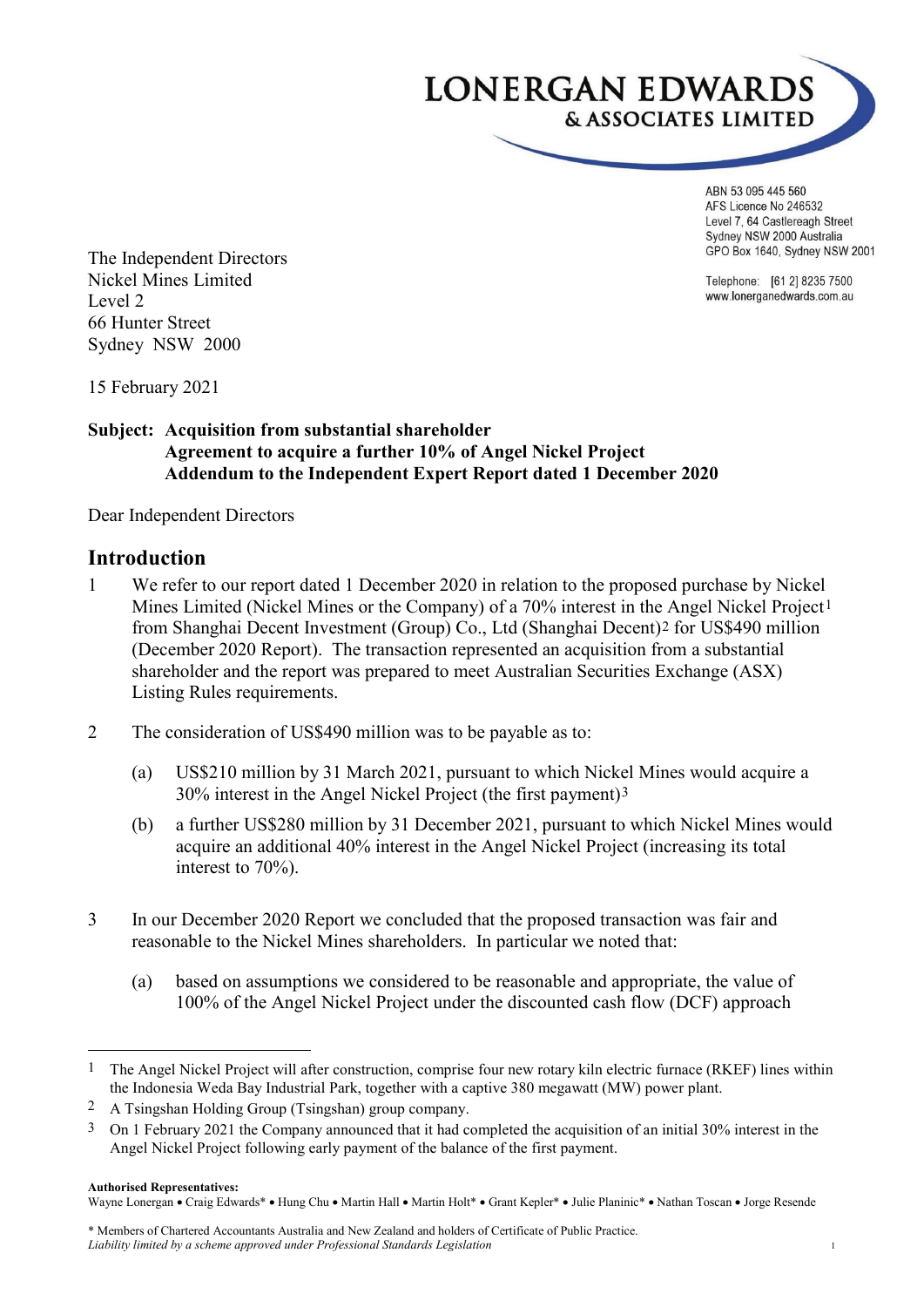

ranged from US\$1.4 billion to US\$1.5 billion, with the corresponding value of Nickel Mines' 70% interest ranging from US\$1.0 billion to US\$1.1 billion<sup>[4](#page-3-0)</sup>

- (b) the consideration payable of US\$490 million was less than the net present value (NPV) of the Company's pro rata share of the estimated future free cash flows from the Angel Nickel Project based on nameplate steady state rates of production, and a reasonable assessment of future nickel prices and operating costs.
- 4 Furthermore, our analysis indicated that adopting a level of production outperformance for the Angel Nickel Project comparable to that achieved to date at the Hengjaya and Ranger Nickel Projects (around 40% above nameplate capacity), the value of 100% of the Angel Nickel Project would be substantially greater than the values stated above.
- 5 We also noted a number of significant advantages of the proposed transaction from the perspective of Nickel Mines' shareholders and formed a view that there were no obvious disadvantages in connection with the proposed transaction.
- 6 The proposed transaction was strongly supported by Nickel Mines shareholders and approved at the Extraordinary General Meeting held on 19 January 2021.

# **Acquisition of a further 10% interest in Angel Nickel Project**

- 7 On 20 January 2021, the Company announced that it had negotiated to acquire an additional 10% of Angel Nickel, increasing Nickel Mines' proposed total ownership of the Angel Nickel Project to 80%. The additional 10% interest forms part of the second stage acquisition, increasing the second stage acquisition percentage from 40% to 50% (with the second stage acquisition to be finalised by no later than 31 December 2021).
- 8 Subject to a discount for a potential early payment, the purchase price for the additional 10% interest is US\$70 million, this pricing being comparable pro rata to the original transaction. Consideration for the second stage acquisition of 50% of the Angel Nickel Project therefore increases from US\$280 million to US\$350 million. However, at the Company's election, if the second stage payment is made by 30 June 2021, the acquisition consideration will be reduced to US\$344 million, reflecting a discount of US\$6 million for early payment.
- 9 The acquisition of an additional 10% interest in the Angel Nickel Project increases Nickel Mines' total attributable nickel metal nameplate production capacity (inclusive of the Hengjaya and Ranger Nickel Projects' nameplate capacities) to 52,800 tonnes of nickel production per annum.

# **Purpose**

- 10 Consistent with the initial transaction, the proposed acquisition of a further 10% interest in the Angel Nickel Project is with persons in a position of influence under the ASX Listing Rules and requires the approval of Nickel Mines shareholders that are not considered a party to the transaction (the Nickel Mines non-associated shareholders).
- 11 Accordingly, the Independent Directors of Nickel Mines that are not associated with Shanghai Decent have requested that Lonergan Edwards & Associates Limited (LEA) prepare this

<span id="page-3-0"></span><sup>&</sup>lt;sup>4</sup> These values were derived based on the nameplate capacity of the Angel Nickel Project.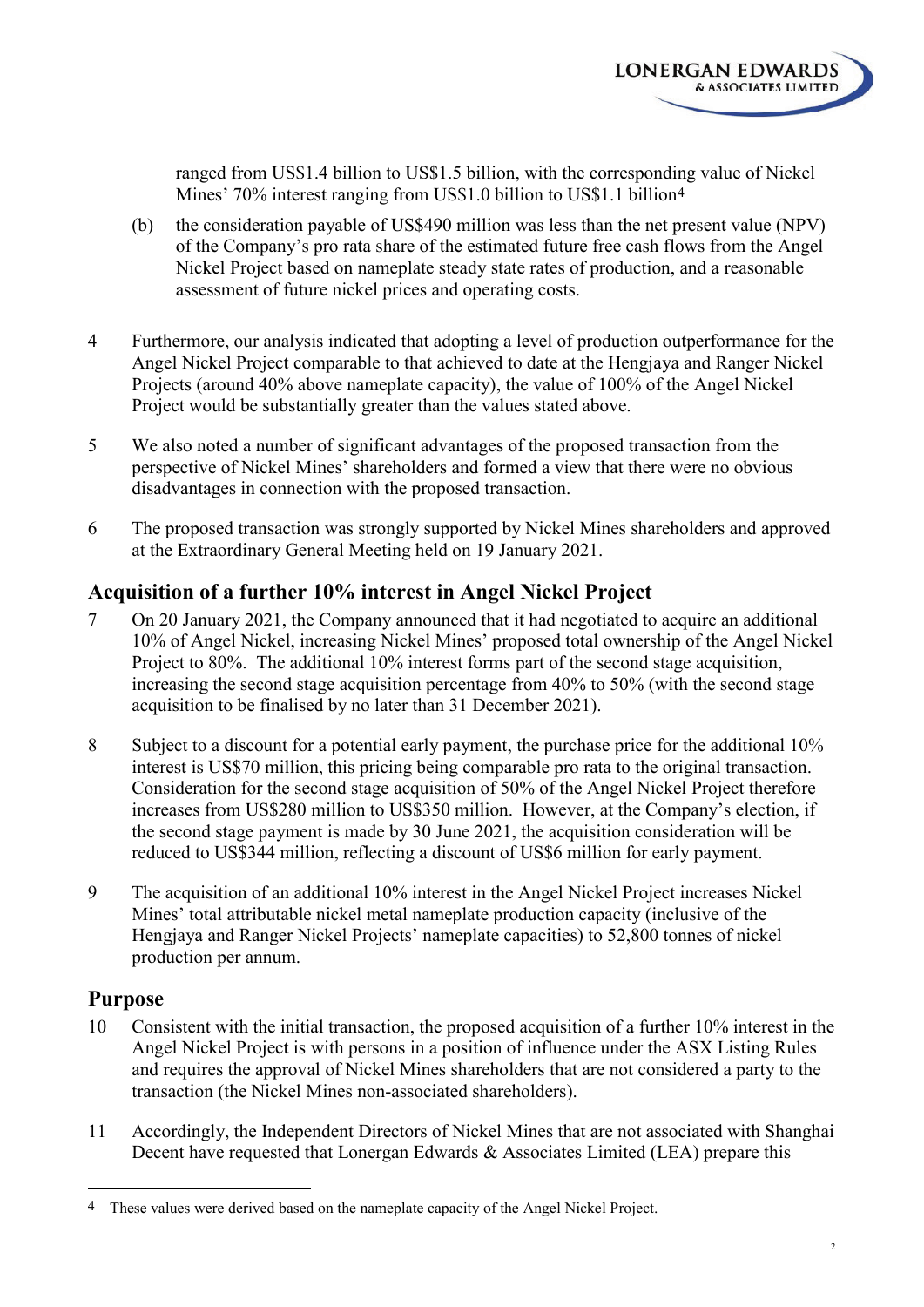**LONERGAN EDWARDS** 

& ASSOCIATES LIMITED

12 We understand shareholder approval for the acquisition of the additional interest will be sought at the Annual General Meeting in May 2021 and that Nickel Mines shareholders will be provided with a copy of this report prior to the meeting. This report is supplementary to our December 2020 Report and should be read in conjunction with it. The December 2020 Report was provided to Nickel Mines shareholders via a company announcement on 2 December 2020 and with the Notice of Extraordinary Meeting on 18 December 2020.

# **ASX announcements**

- 13 Subsequent to the Extraordinary General Meeting on 19 January 2021, which approved the acquisition of the initial 70% interest in the Angel Nickel Project, the Company has made the following significant announcements regarding its operating performance and financial position:
	- (a) 20 January 2021 negotiation of an additional 10% interest in the Angel Nickel Project, as referred to above[5](#page-4-0)
	- (b) 25 January 2021 tabling of the Quarterly Activities Report for the quarter ended 31 December 2020 (December Quarterly Activities Report)
	- (c) 28 January 2021 advice of the intention to pay a final dividend of A\$0.02 per share for the year ended 31 December 2020[6](#page-4-1)
	- (d) 1 February 2021 advice that the Company had completed the acquisition of an initial 30% interest in the Angel Nickel Project following early payment of the balance of the first payment. The Company also advised that it had repaid to Shanghai Decent the remaining US\$22.5 million owing under the Ranger Debt Facility and as a result was debt free.
- 14 The December Quarterly Activities Report contained a number of positive operational outcomes for the Company including (inter alia):
	- (a) record rotary kiln electric furnace (RKEF) quarterly production from the Hengjaya and Ranger Nickel Projects' operations and corresponding record attributable nickel production for the Company
	- (b) record quarterly sales and related earnings (EBITDA[7](#page-4-2)) on a 100% project basis and associated record free cash flow from operations (also on a 100% project basis)
	- (c) record repatriations of funds to the respective project shareholders, including US\$55 million to Nickel Mines.

<span id="page-4-0"></span> <sup>5</sup> This announcement also advised of a revision to the pricing methodology for the sale of nickel pig iron (NPI) produced by the Hengjaya and Ranger Nickel Projects.

<span id="page-4-1"></span><sup>6</sup> This dividend was subsequently paid on 11 February 2021.

<span id="page-4-2"></span><sup>7</sup> Earnings before interest, tax, depreciation and amortisation (EBITDA).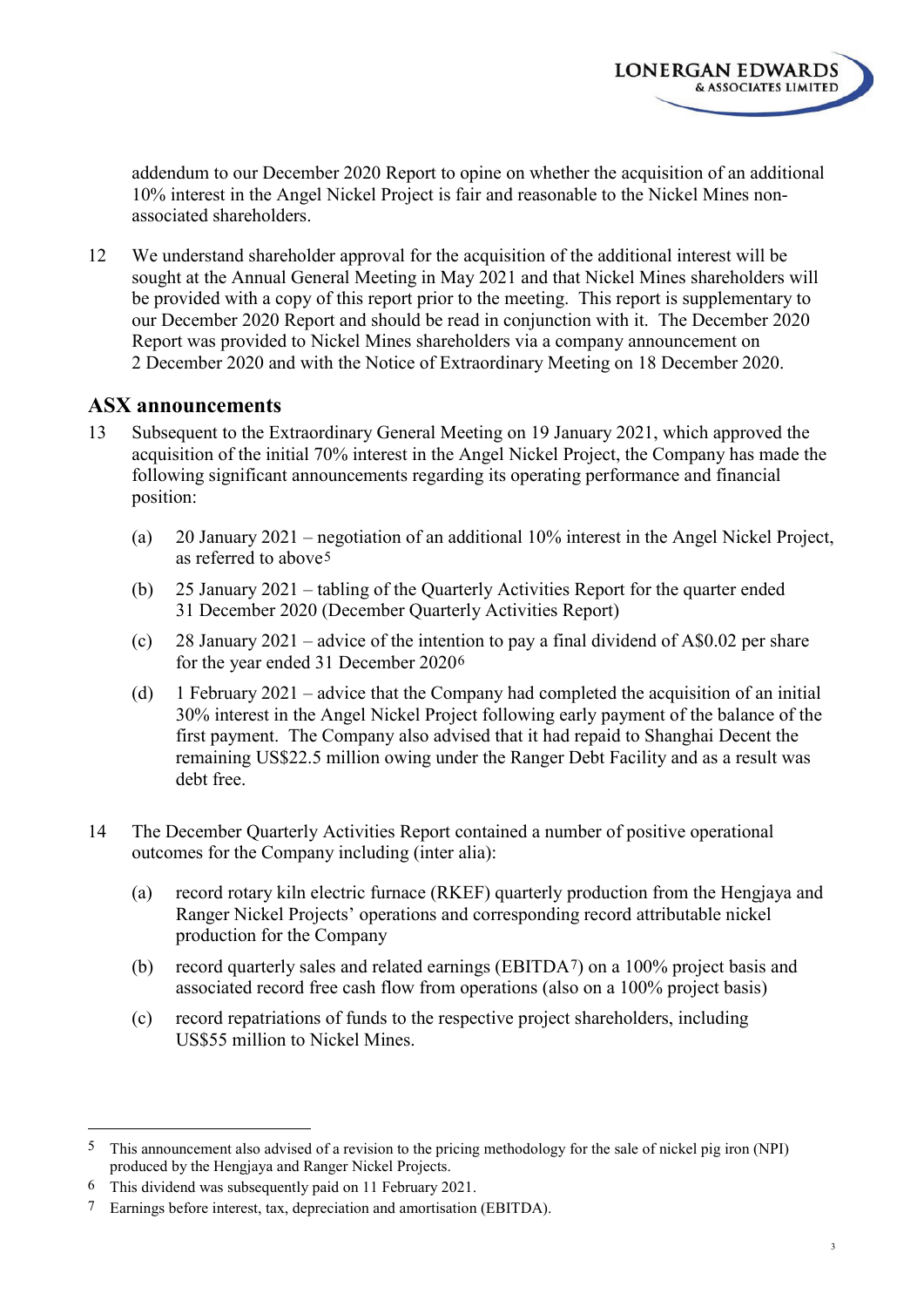15 In preparing this supplementary report we have had regard to this operating performance, in particular as it relates to the key operational assumptions adopted in assessing the value of 100% of the Angel Nickel Project under the DCF approach. We have also had regard to movements in actual and forecast nickel prices in the period subsequent to our December 2020 Report[8.](#page-5-0)

**LONERGAN EDWARDS** 

& ASSOCIATES LIMITED

# **Valuation of Angel Nickel Project**

### **Valuation approach**

- 16 The valuation of the Angel Nickel Project included in the December 2020 Report was based on advice from Nickel Mines that the combined historical operating results of the Hengjaya and Ranger Nickel Projects represented a reasonable proxy for the estimated cash flows expected to be generated by the Angel Nickel Project, but for the following key differences:
	- (a) the Angel Nickel Project will comprise four next generation RKEF lines with nameplate annual production capacity of 36,000 tonnes of nickel metal in nickel pig iron (NPI). In comparison, the combined Hengjaya and Ranger Nickel Projects comprise four RKEF lines with annual nameplate production capacity of 30,000 tonnes of nickel metal
	- (b) the Angel Nickel Project will own a captive 380 MW power plant which will provide the benefit of a secure, integrated power supply. This will lower nickel production costs in comparison to the Hengjaya and Ranger Nickel Projects.
- 17 Given the above, the valuation set out in the December 2020 Report was based on the free cash flow projections derived by LEA having regard to, inter alia, the combined historical operating performance of the Hengjaya and Ranger Nickel Projects (as a proxy for the Angel Nickel Project), adjusted where necessary to determine reasonable forecast parameters for the Angel Nickel Project.
- 18 As noted above, the Angel Nickel Project valuation in the December 2020 Report was based on nameplate production capacity (with a range of production sensitivities shown to illustrate the impact of production outperformance above name plate capacity).

### **Production and operating costs**

- 19 As stated above, since the December 2020 Report was prepared Nickel Mines has released its December Quarterly Activities Report. The December Quarterly Activities Report stated that the Hengjaya and Ranger Nickel Projects had:
	- (a) record quarterly production of 11,527 tonnes of metal (100% basis), which was 7.7% higher than nickel production in the September quarter
	- (b) record quarterly sales of US\$158.8 million (100% basis), up 16.6% from sales of US\$136.2 million in the September quarter

<span id="page-5-0"></span><sup>8</sup> As noted in our December report, the Angel Nickel Project will produce NPI and therefore the relevant prices for the Company are NPI prices. Historically the Company has realised NPI prices that reflect an average of around 90% of the benchmark LME nickel price.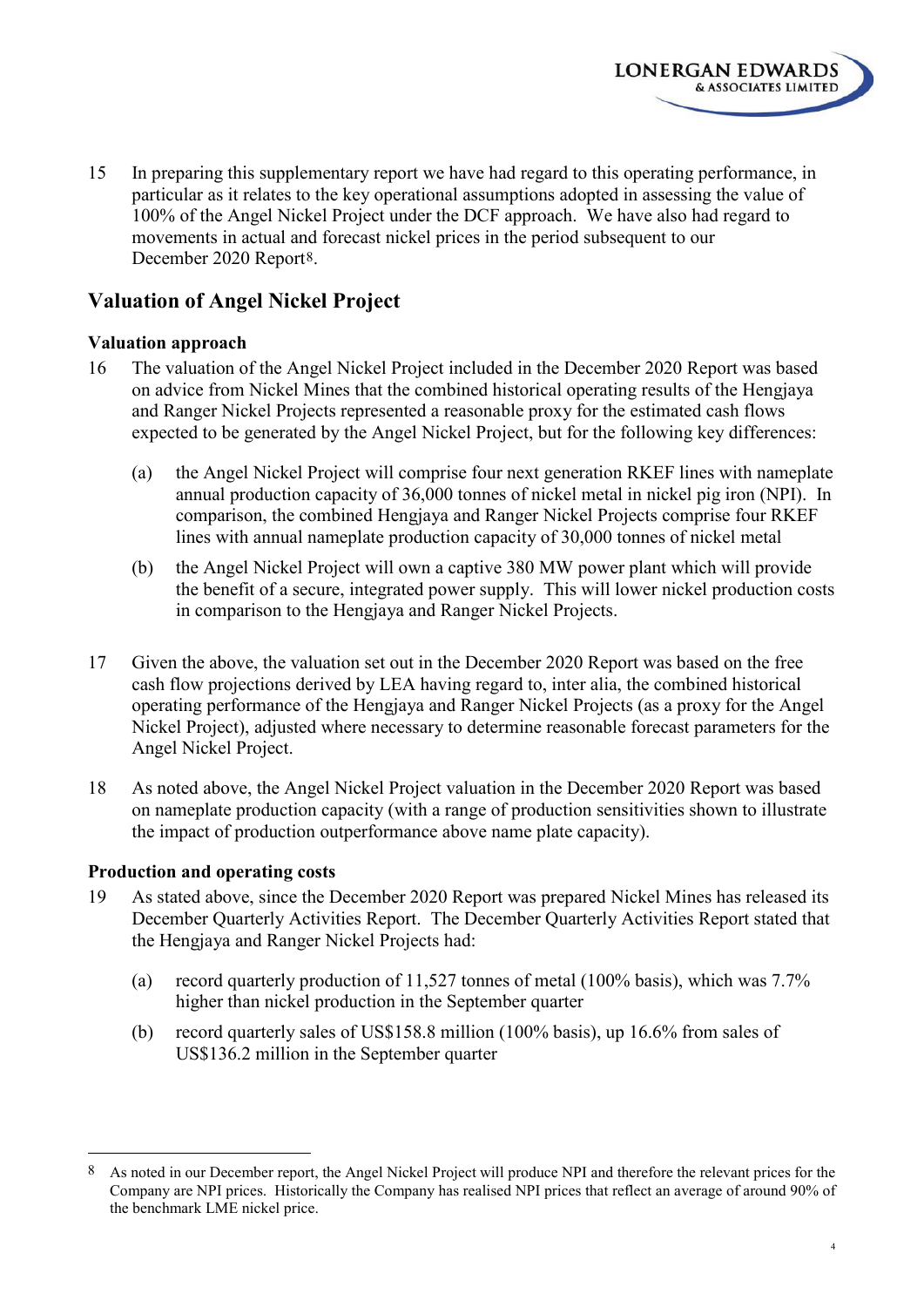

- (c) record RKEF quarterly EBITDA of US\$71.6 million (100% basis), up 45.6% from US\$49.2 million in the September quarter[9](#page-6-0)
- (d) record underlying free cash flow from operations of US\$71.9 million (100% basis), up 58.0% from US\$45.5 million in the September quarter
- (e) cash costs for the respective projects as follows[10:](#page-6-1)
	- (i) Hengjaya Nickel Project US\$7,612 per tonne an increase of 6.6% from the September quarter
	- (ii) Ranger Nickel Project US\$7,442 per tonne, an increase of 2.5% from the September quarter.
- 20 Nickel metal production for the Hengjaya and Ranger Nickel Projects was 43.5% above nameplate capacity for the 12 months to 30 September 2020. This outperformance increased to 53.7% above nameplate capacity, in the three months to 31 December 2020.

### **Nickel pricing**

21 Concurrent with Nickel Mines' announcement on 20 January 2021 to increase its right to acquire an additional 10% of the Angel Nickel Project, the Company provided an update to the pricing methodology for the sale of its NPI product, which stated the following:

*"Since the execution of Hengjaya Nickel and Ranger Nickel Collaboration Agreements, the dynamics of the nickel market have changed with the pricing of specific nickel products increasingly driven by their own supply/demand fundamentals. This development is now being progressively acknowledged across the nickel industry with a growing propensity to quote and forecast prices of specific nickel products. With the NPI market being very much 'Chinacentric' and with NPI not being an LME deliverable product, the continuing reference to the LME nickel price is no longer considered appropriate."*[11](#page-6-2)

- 22 Notwithstanding the development of the NPI market and the associated availability of NPI spot prices, very limited information is available about the future pricing of NPI (such as analyst forecasts and forward prices). Further, the historical relationship between nickel prices and NPI prices has been relatively strong. Accordingly, consistent with our December 2020 Report, we have considered the discount between LME prices and the NPI prices received by Nickel Mines over 2019 and 2020 (which was 93% and 86% respectively) when considering an appropriate NPI price. On this basis, a 10% price adjustment discount (as adopted in the December 2020 Report) remains appropriate as at the date of this report.
- 23 We also note that since the December 2020 Report was prepared spot LME nickel prices have increased by over US\$2,400 per tonne and long term future LME nickel prices have increased by around US\$2,000 per tonne.

<span id="page-6-0"></span> <sup>9</sup> Some of this increase in earnings was attributable to higher NPI prices.

<span id="page-6-1"></span><sup>10</sup> Whilst cash costs for the December quarter increased at both projects, these remain below the equivalent prices adopted for valuation purposes in the December 2020 Report (which were US\$8,000 per tonne).

<span id="page-6-2"></span><sup>11</sup> LME is the London Metals Exchange.